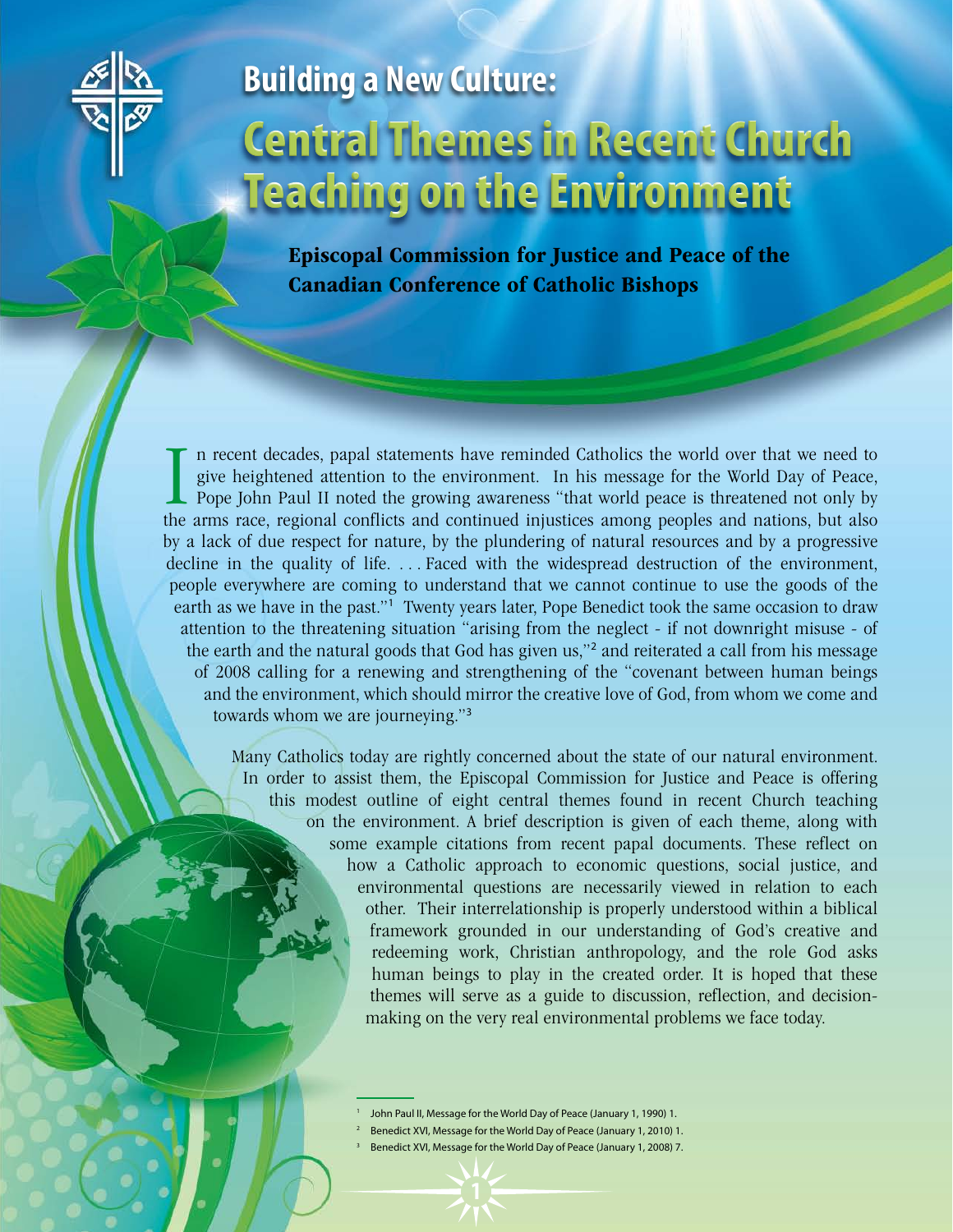## **Human Beings are Creatures Made in God's Image 1**

Human beings are part of the natural world, yet simultaneously transcend it. There are two key elements here: (1) human beings are creatures, i.e., we are not God. We are therefore not to act with godlike domination over the rest of creation, but rather to recognize that creation comes to us as a gift from our Creator. (2) Unique among creatures, we are created in God's image, and therefore bear an inestimable dignity.

The first step towards a correct relationship with the world around us is the recognition by humans of their status as created beings. Man is not God; he is His image. For this reason he must seek to be more sensitive to the presence of God in his surroundings. In all creatures, and especially in human beings, there is an epiphany, or manifestation, of God.<sup>4</sup>

Man, being the image of God, has a true affinity with him too. On the basis of this teaching, development cannot consist only in the use, dominion over and indiscriminate possession of created things and the products of human industry, but rather in subordinating the possession, dominion and use to man's divine likeness and to his vocation to immortality.<sup>5</sup>

There exists a certain reciprocity: as we care for creation, we realize that God, through creation, cares for us. On the other hand, a correct understanding of the relationship between man and the environment will not end by absolutizing nature or by considering it more important than the human person. If the Church's magisterium expresses grave misgivings about notions of the environment inspired by ecocentrism and biocentrism, it is because such notions eliminate the difference of identity and worth between the human person and other living things. In the name of a supposedly egalitarian vision of the "dignity" of all living creatures, such notions end up abolishing the distinctiveness and superior role of human beings. They also open the way to a new pantheism tinged with neo-paganism, which would see the source of man's salvation in nature alone, understood in purely naturalistic terms.

<sup>4</sup> Benedict XVI, Message to Brazilian Bishops for the 2011 Brotherhood Campaign

The Church, for her part, is concerned that the question be approached in a balanced way, with respect for the "grammar" which the Creator has inscribed in his handiwork by giving man the role of a steward and administrator with responsibility over creation, a role which man must certainly not abuse, but also one which he may not abdicate. In the same way, the opposite position, which would absolutize technology and human power, results in a grave assault not only on nature, but also on human dignity itself.<sup>6</sup>

## **Creation has an Intrinsic Order 2**

The created universe is the fruit of the love of God, which has produced human beings in his image who can recognize the intelligent ordering of creation. Because of their privileged position in creation, human beings must recognize their responsibility to be guardians of this creation, and to ensure the proper balance of the ecosystems they depend on.



The law written by God in nature and capable of being read by reason leads to respect for the Creator's plan, a plan which is meant for the benefit of mankind. This law establishes a certain inner order which man discovers and which he must preserve. Any activity in conflict with this order inevitably does damage to man himself.<sup>7</sup>

Is it not true that what we call "nature" in a cosmic sense has its origin in 'a plan of love and truth'? <sup>8</sup>

When nature, including the human being, is viewed as the result of mere chance or evolutionary determinism, our sense of responsibility wanes. In nature, the believer recognizes the wonderful result of God's creative activity, which we may use responsibly to satisfy our legitimate needs, material or otherwise, while respecting the intrinsic balance of creation.<sup>9</sup>

<sup>7</sup> John Paul II, Homily in Zamosc, Poland (June 12, 1999) 3.

<sup>5</sup> John Paul II, *Sollicitudo Rei Socialis* (1987) 29.

(February 16, 2011).

<sup>6</sup> Benedict XVI, Message for the World Day of Peace (January 1, 2010) 13.

<sup>&</sup>lt;sup>8</sup> Benedict XVI, Message for the World Day of Peace (January 1, 2010) 6.

<sup>9</sup> Benedict XVI, *Caritas in Veritate* (2009) 48.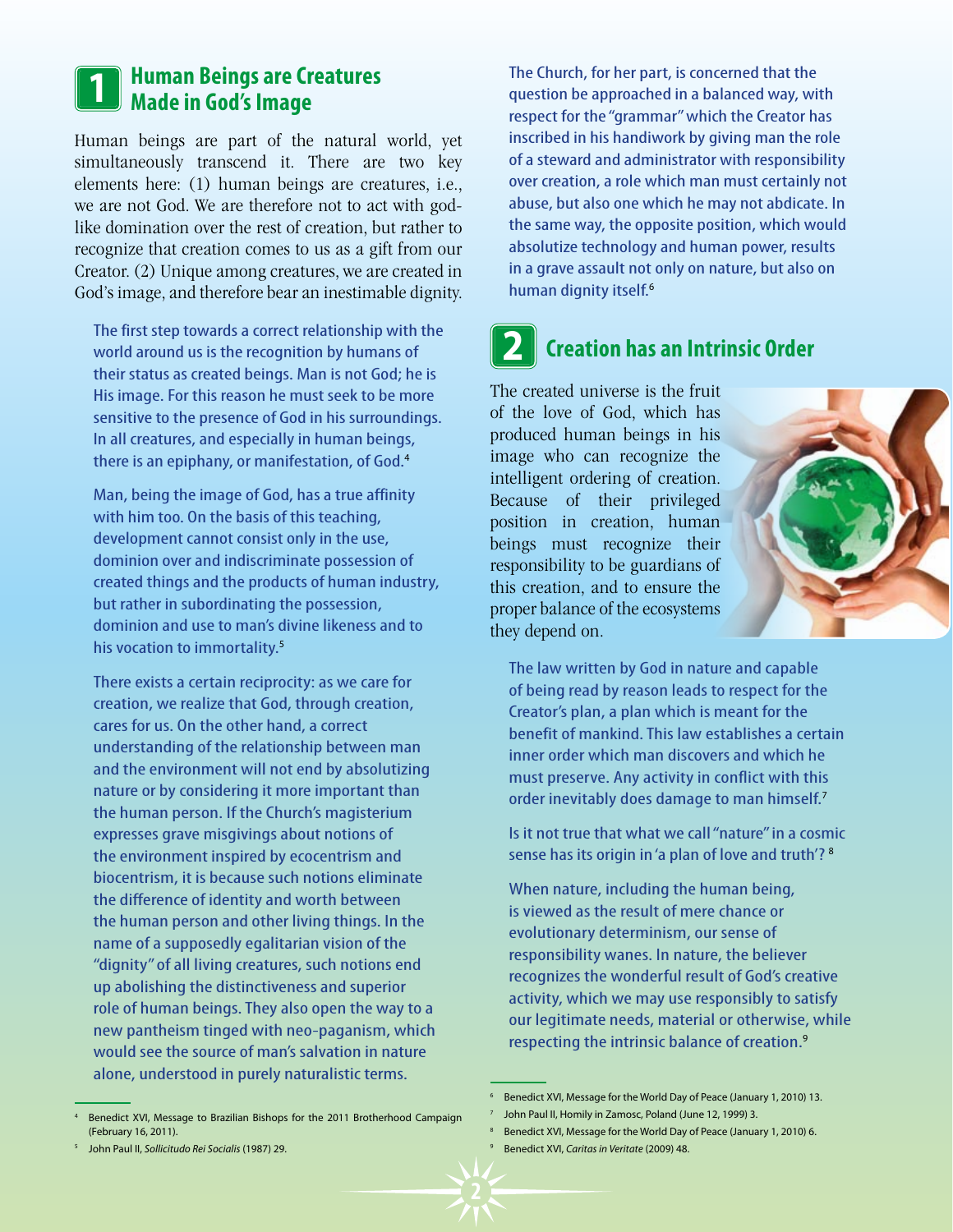## **"Human Ecology" and its Relationship to Environmental Ecology**

If ecology implies a system of relationships and interactions, then we can say that maintaining a proper ecology of our natural environment is only possible when we foster a truly "human ecology," that is, when we promote human relationships and interactions that respect the dignity of the human person, the common good, and nature. This is because of humanity's unique place in creation. Central to this human ecology is the right to life of every human being, from conception to natural death.

*The Church has a responsibility towards creation*  and she must assert this responsibility in the public sphere. In so doing, she must defend not only earth, water and air as gifts of creation that belong to everyone. She must above all protect mankind from self-destruction. There is need for what might be called a human ecology, correctly understood. The deterioration of nature is in fact closely connected to the culture that shapes human coexistence: *when 'human ecology' is respected within society, environmental ecology also benefits*. Just as human virtues are interrelated, such that the weakening of one places others at risk, so the ecological system is based on respect for a plan that affects both the health of society and its good relationship with nature.<sup>10</sup>

The human being will be capable of respecting other creatures only if he keeps the full meaning of life in his own heart. Otherwise he will come to despise himself and his surroundings, and to disrespect the environment, the creation, in which he lives. For this reason, the first ecology to be defended is 'human ecology'. This is to say that, without a clear defense of human life from conception until natural death; without a defense of the family founded on marriage between a man and a woman; without an authentic defense of those excluded and marginalized by society, not overlooking, in this context, those who have lost everything in natural calamities, we will never be able to speak of authentic protection of the environment.<sup>11</sup>



### **Responsible Stewardship 4**

Nature has attained its fulfillment in human beings, who have received the task of giving thanks for it and caring for it. This care, identified as "subduing" (Gn 1.28) in the Bible, is not domination but rather "responsible stewardship." As stewards, human beings recognize that the environment does not belong to them but is a gift entrusted to them which demands responsibility in action. Human beings discern the role granted to them by God by exercising their intelligence and ethical judgment.

The created world, structured in an intelligent way by God, is entrusted to our responsibility and though we are able to analyze it and transform it we cannot consider ourselves creation's absolute master. We are called, rather, to exercise responsible stewardship of creation, in order to protect it, to enjoy its fruits, and to cultivate it, finding the resources necessary for every one to live with dignity. Through the help of nature itself and through hard work and creativity, humanity is indeed capable of carrying out its grave duty to hand on the earth to future generations so that they too, in turn, will be able to inhabit it worthily and continue to cultivate it.<sup>12</sup>

Human beings legitimately exercise a *responsible stewardship over nature*, in order to protect it, to enjoy its fruits and to cultivate it in new ways, with the assistance of advanced technologies, so that it can worthily accommodate and feed the world's population.<sup>13</sup>

If we examine carefully the social and environmental crisis which the world community is facing, we must conclude that we are still betraying the mandate God has given us: to be stewards called to collaborate with God in watching over creation in holiness and wisdom.<sup>14</sup>

<sup>10</sup> Benedict XVI, *Caritas in Veritate* (2009) 51.

<sup>&</sup>lt;sup>11</sup> Benedict XVI, Message to Brazilian Bishops for the 2011 Brotherhood Campaign (February 16, 2011).

<sup>&</sup>lt;sup>12</sup> Benedict XVI, General Audience (August 26, 2009).

<sup>13</sup> Benedict XVI, *Caritas in Veritate* (2009) 50.

<sup>14</sup> John Paul II and Ecumenical Patriarch Bartholomew I, Common Declaration of John Paul II and the Ecumenical Patriarch Bartholomew I (June 10, 2002).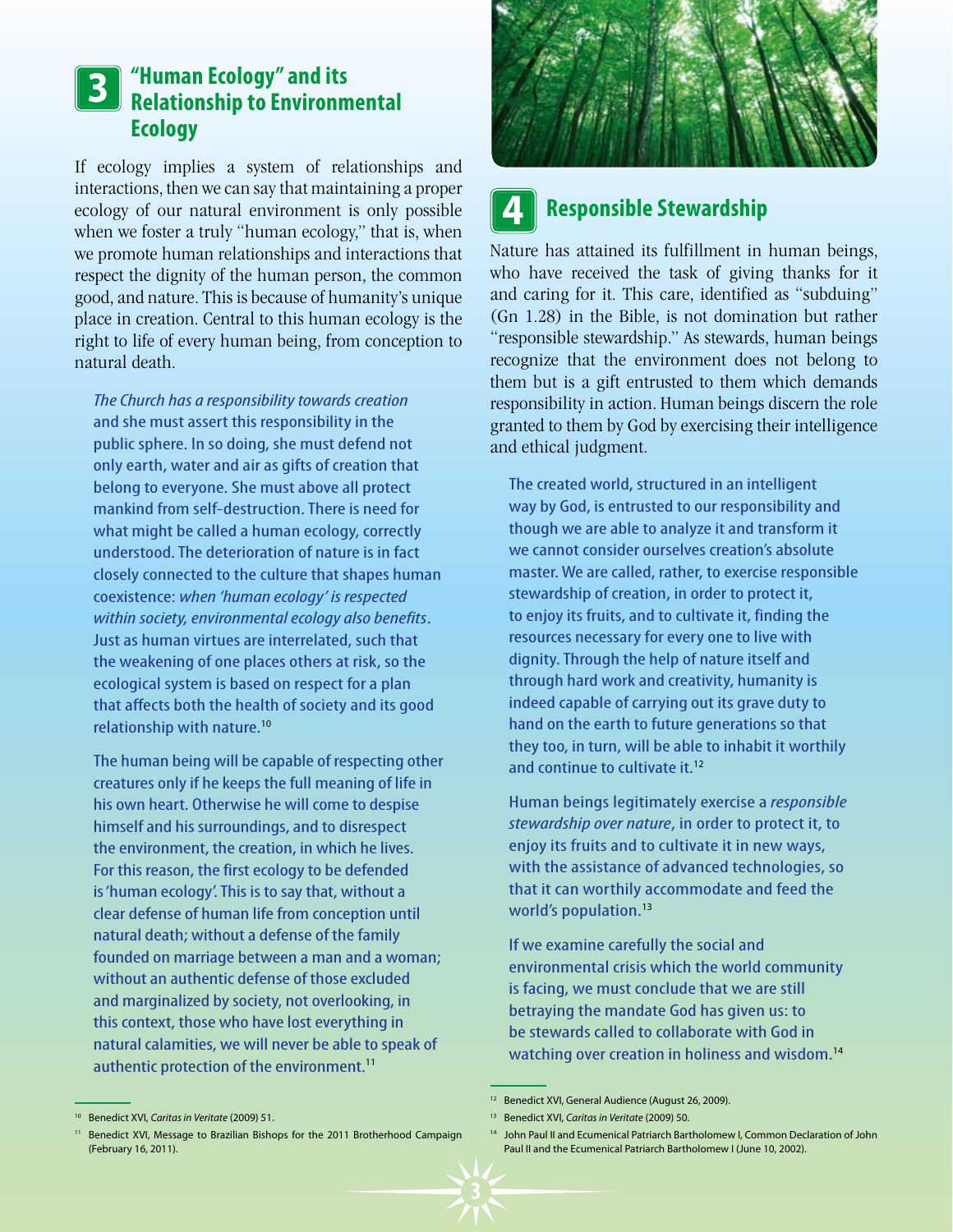# **Care for the Environment is a Moral Issue**<br> **19 Technology is highly attractive because it draws us**<br> **19 ISSUE**<br> **19 ISSUE**<br> **19 ISSUE**<br> **19 ISSUE**

Because of the place of human beings in nature, care for the environment is never only an economic or technological issue; it is above all a moral one. Any solutions that attempt to solve environmental problems but are based only on utilitarian factors will not provide authentic solutions. This is because both economic activity and the use of technology are human actions and therefore always contain a moral component. The destruction of our environment is due to a neglect of ecology caused by short-term economic interests and the selfish quest for pleasure or profit, and is therefore ultimately caused by a lack of Gospel values.

The limitation imposed from the beginning by the Creator himself and expressed symbolically by the prohibition not to 'eat of the fruit of the tree' (cf. Gen 2.16-17) shows clearly enough that, when it comes to the natural world, we are subject not only to biological laws but also to moral ones, which cannot be violated with impunity.<sup>15</sup>

Clearly, an adequate solution cannot be found merely in a better management or a more rational use of the earth's resources, as important as these may be. Rather, we must go to the source of the problem and face in its entirety that profound moral crisis *of which the destruction of the environment is only one troubling aspect*. 16

out of our physical limitations and broadens our horizon. *But human freedom is authentic only when it responds to the fascination of technology with decisions that are the fruit of moral responsibility*. Hence the pressing need for formation in an ethically responsible use of technology.<sup>17</sup>

Economic activity needs to consider the fact that 'every economic decision has a moral consequence' and thus show increased respect for the environment. When making use of natural resources, we should be concerned for their protection and consider the cost entailed – environmentally and socially – as an essential part of the overall expenses incurred.<sup>18</sup>

### **Solidarity 6**

Because creation has been entrusted to the human race as a whole and not to any one person, group, or nation, both its resources and the responsibility for its care must be shared by all. This implies solidarity between individuals, peoples, and nations, as well as "intergenerational solidarity," that is, the preservation of the environment for future generations. Also of key importance is our solidarity with the poor, whose ability to access resources is often limited. Since environmental degradation is often related to poverty, solidarity demands that structural forms of poverty be addressed. It also demands that those who use and exploit resources bear the true costs of this use, which must take into account the environmental repercussions on future generations. In summary, solidarity with respect to the environment is based

on the requirements of justice and the common good, which is understood to extend not only between those living, but forward, to those not yet born.

<sup>17</sup> Benedict XVI, *Caritas in Veritate* (2009) 70. <sup>18</sup> Benedict XVI, Message for the World Day of Peace (January 1, 2010) 7.



<sup>15</sup> John Paul II, *Sollicitudo Rei Socialis* (1987) 34.

<sup>&</sup>lt;sup>16</sup> John Paul II, Message for the World Day of Peace (January 1, 1990) 5.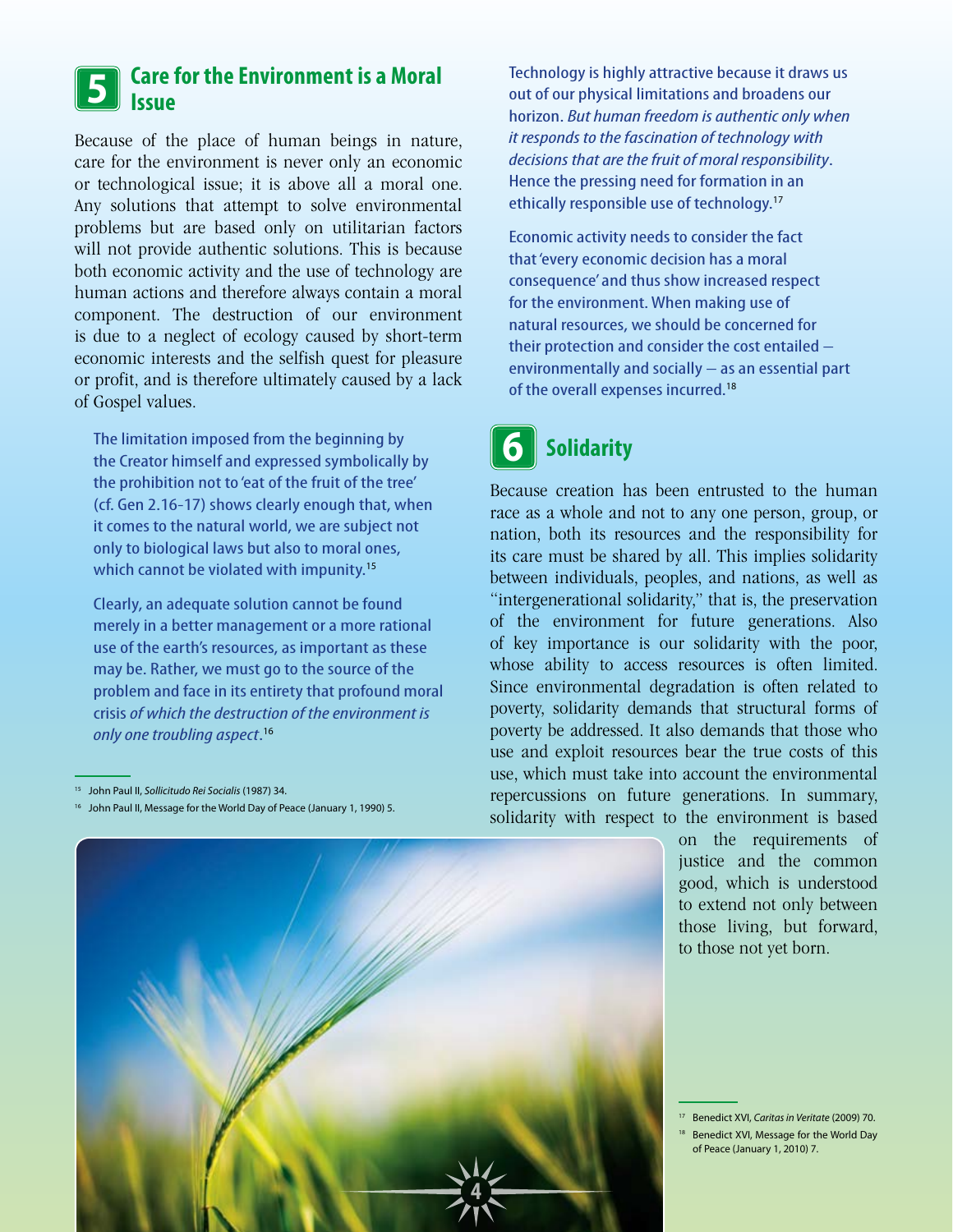

In order that the world may be habitable tomorrow and that everyone may find a place in it, I encourage public authorities and all men and women of good will to question themselves about their daily attitudes and decisions, which should not be dictated by an unlimited and unrestrained quest for material goods without regard for the surroundings in which we live, and which should be capable of responding to the basic needs of present and future generations. This attention constitutes an essential dimension of solidarity between generations.<sup>19</sup>

The proper ecological balance will not be found without *directly addressing the structural forms of poverty* that exist throughout the world.<sup>20</sup>

The economic and social costs of using up shared environmental resources must be recognized with transparency and borne by those who incur them, and not by other peoples or future generations. The protection of the environment, and the safeguarding of resources and of the climate, oblige all international leaders to act jointly respecting the law and promoting solidarity with the weakest regions of the world.<sup>21</sup>

*A greater sense of intergenerational solidarity* is urgently needed.<sup>22</sup>

#### <sup>19</sup> John Paul II, Address to the Pontifical Academy of Sciences (March 12, 1999) 3.



## **Creation and Spirituality**

The wondrous beauty of creation ought to lead us to recognize within it the artistry of our Creator and to give him praise. The created world is not simply a place to live, or material for our use; it possesses an aesthetic element which can lift our minds to God.

In beholding the glory of the Trinity in creation, man must contemplate, sing and rediscover wonder. In contemporary society people become indifferent "not for lack of wonders, but for lack of wonder" (*G. K. Chesterton*). For the believer, to contemplate creation is also to hear a message, to listen to a paradoxical and silent voice. . . . Nature thus becomes a gospel which speaks to us of God.<sup>23</sup>

Through the human person, spokesman for all creation, all living things praise the Lord. Our breath of life that also presupposes self-knowledge, awareness and freedom (cf. Prov 20.27) becomes the song and prayer of the whole of life that vibrates in the universe.<sup>24</sup>

#### **Responses to Current Environmental Problems 8**

The Church does not propose or evaluate specific technical solutions to our current environmental problems. Rather, her task is to remind people of the relationship between creation, human beings, and the Creator. Nonetheless, there are certain general principles without which problems cannot be remedied. These include:

- $\Leftrightarrow$  *The Urgent Need for Action:* Actions are needed that can be implemented sooner rather than later.
- k *Policy Development:* Policies need to be developed to protect the environment. It is through clear policies that a government protects the common good against selfish interests, whether corporate or individual.
- k *International Cooperation:* Nations cannot solve environmental problems alone. The interdependence of ecosystems requires policies that go beyond the borders of states.

<sup>&</sup>lt;sup>20</sup> John Paul II, Message for the World Day of Peace (January 1, 1990) 11.

<sup>&</sup>lt;sup>21</sup> Benedict XVI, General Audience (August 26, 2009).

<sup>&</sup>lt;sup>22</sup> Benedict XVI, Message for the World Day of Peace (January 1, 2010) 8.

<sup>&</sup>lt;sup>23</sup> John Paul II, General Audience (January 26, 2000).

<sup>24</sup> John Paul II, General Audience (January 9, 2002).